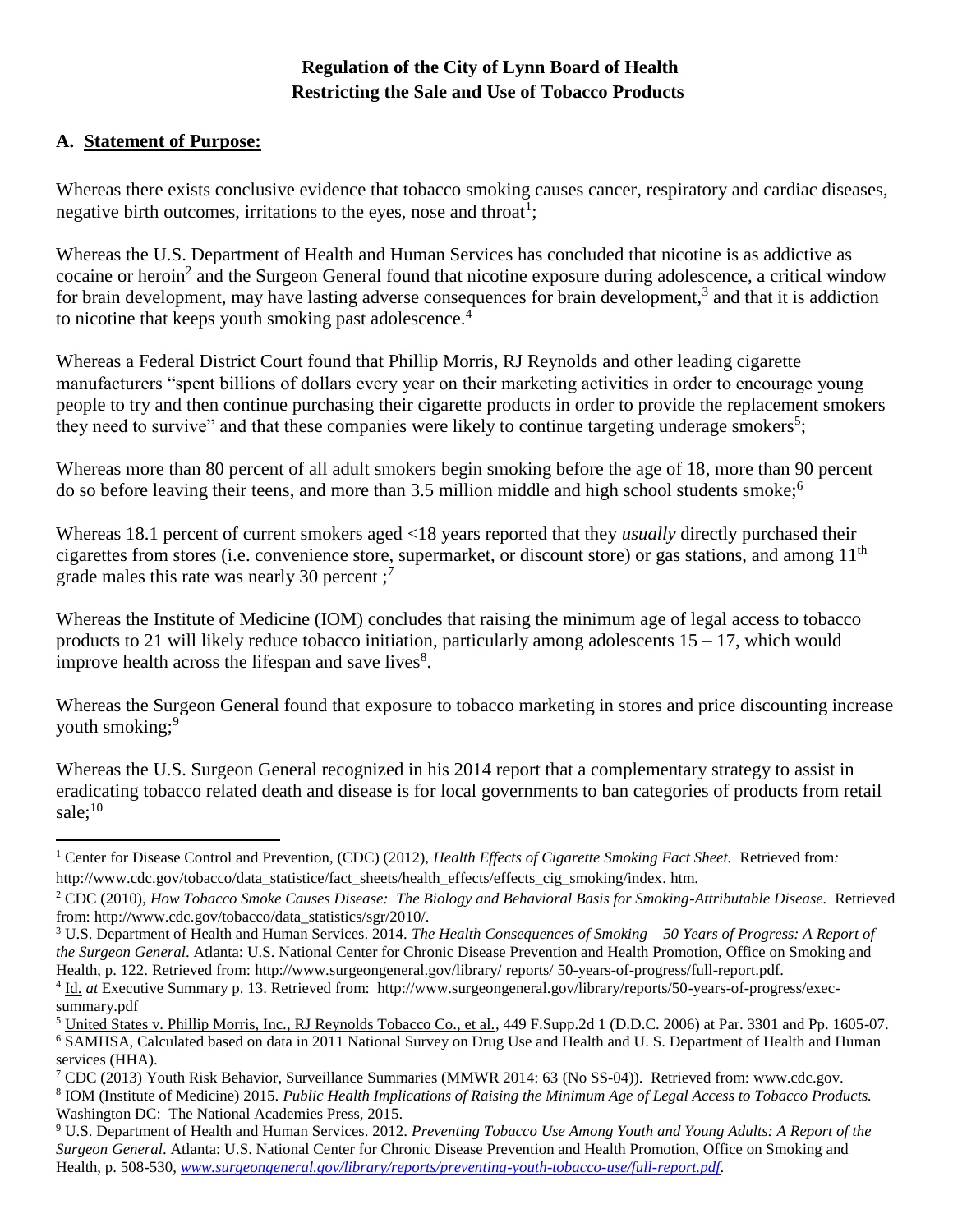Whereas the U.S. Centers for Disease Control and Prevention has reported that the current use of electronic cigarettes, a product sold in dozens of flavors that appeal to youth, among middle and high school students tripled from 2013 to  $2014$ ;<sup>11</sup>

Whereas 5.8% of Massachusetts youth currently use e-cigarettes and 15.9% have tried them;<sup>12</sup>

Whereas the Massachusetts Department of Environmental Protection has classified liquid nicotine in any amount as an "acutely hazardous waste"; $^{13}$ 

Whereas in a lab analysis conducted by the FDA, electronic cigarette cartridges that were labeled as containing no nicotine actually had low levels of nicotine present in all cartridges tested, except for one<sup>14</sup>;

Whereas according to the CDC's youth risk behavior surveillance system, the percentage of high school students in Massachusetts who reported the use of cigars within the past 30 days is 10.8% in 2013;  $^{15}$ 

Whereas data from the National Youth Tobacco Survey indicate that more than two-fifths of U.S. middle and high school smokers report using flavored little cigars or flavored cigarettes;<sup>16</sup>

Whereas the sale of tobacco products is incompatible with the mission of health care institutions because these products are detrimental to the public health and their presence in health care institutions undermine efforts to educate patients on the safe and effective use of medication, including cessation medication;

Whereas educational institutions sell tobacco products to a younger population, who is particularly at risk for becoming smokers and such sale of tobacco products is incompatible with the mission of educational institutions that educate a younger population about social, environmental and health risks and harms;

Whereas the Massachusetts Supreme Judicial Court has held that "... [t]he right to engage in business must yield to the paramount right of government to protect the public health by any rational means"<sup>17</sup>.

Now, therefore it is the intention of the City of Lynn Board of Health to regulate the sale of tobacco products.

### B. **Authority:**

This regulation is promulgated pursuant to the authority granted to the Lynn Board of Health by Massachusetts General Laws Chapter 111, Section 31 which states "Boards of health may make reasonable health regulations".

### C. **Definitions:**

 $\overline{\phantom{a}}$ <sup>10</sup> *See* fn. 3 at p. 85.

<sup>&</sup>lt;sup>11</sup> Centers for Disease Control & Prevention. 2015. "Tobacco Use Among Middle and High School Students — United States, 2011-2014," *Morbidity and Mortality Weekly Report (MMWR)* 64(14): 381–385;

 $12$  Massachusetts Department of Public Health, 2015 Massachusetts Youth Health Survey (MYHS)

<sup>&</sup>lt;sup>13</sup> 310 CMR 30.136

<sup>14</sup> Food and Drug Administration, *Summary of Results: Laboratory Analysis of Electronic Cigarettes Conducted by FDA*, available at: [http://www.fda.gov/newsevents/publichealthfocus/ucm173146.htm.](http://www.fda.gov/newsevents/publichealthfocus/ucm173146.htm)

<sup>15</sup> *See* fn. 7.

<sup>&</sup>lt;sup>16</sup> King BA, Tynan MA, Dube SR, et al. 2013. "Flavored-Little-Cigar and Flavored-Cigarette Use Among U.S. Middle and High School Students." *Journal of Adolescent Health*. [Article in press], *[www.jahonline.org/article/S1054-139X%2813%2900415-](http://www.jahonline.org/article/S1054-139X%2813%2900415-1/abstract) [1/abstract.](http://www.jahonline.org/article/S1054-139X%2813%2900415-1/abstract)*

<sup>&</sup>lt;sup>17</sup> Druzik et al v. Board of Health of Haverhill, 324 Mass.129 (1949).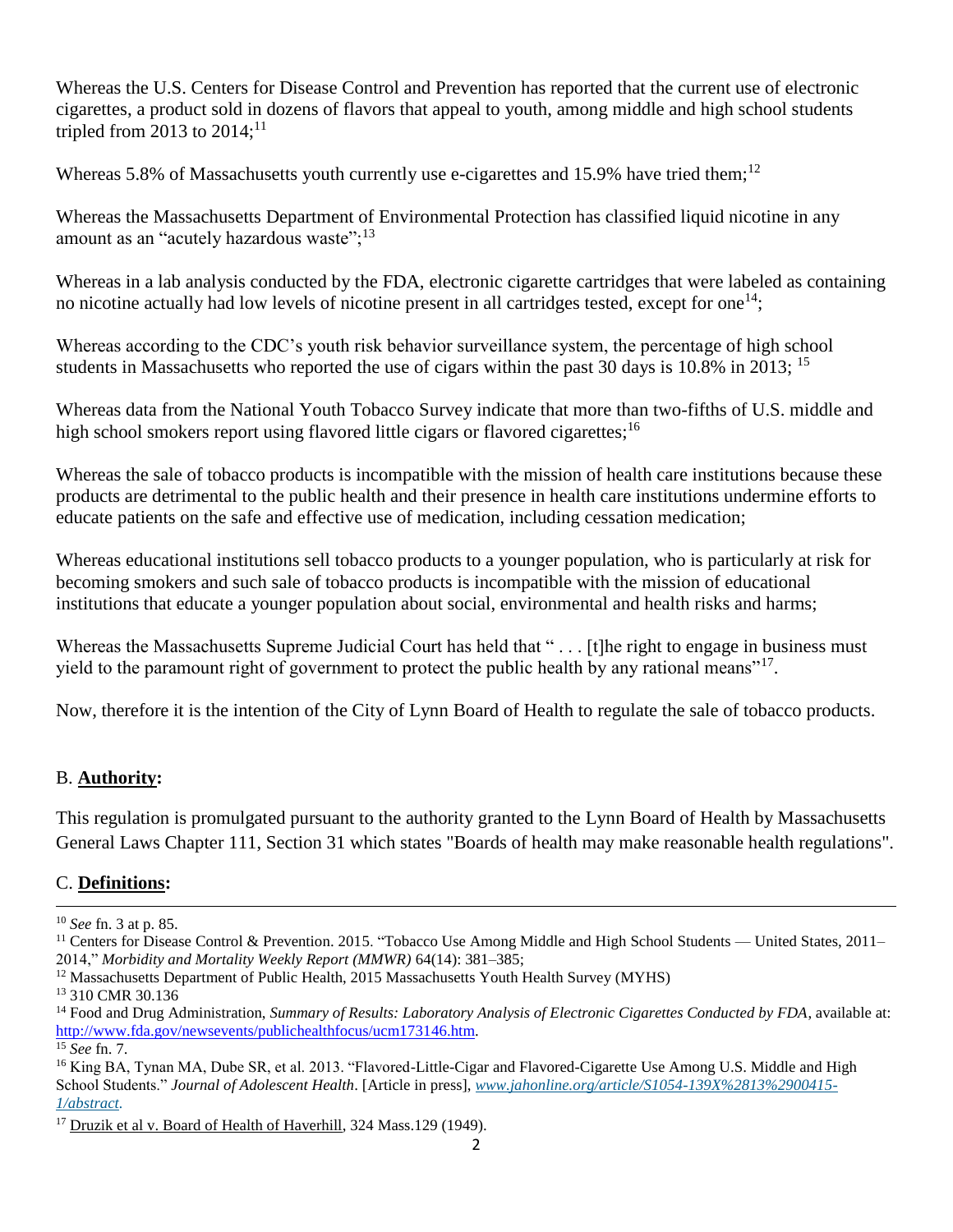For the purpose of this regulation, the following words shall have the following meanings:

Blunt Wrap: Any tobacco product manufactured or packaged as a wrap or as a hollow tube made wholly or in part from tobacco that is designed or intended to be filled by the consumer with loose tobacco or other fillers regardless of any content.

Business Agent: An individual who has been designated by the owner or operator of any establishment to be the manager or otherwise in charge of said establishment.

Cigar: Any roll of tobacco that is wrapped in leaf tobacco or in any substance containing tobacco with or without a tip or mouthpiece not otherwise defined as a cigarette under Massachusetts General Law, Chapter 64C, Section 1, Paragraph 1.

Coupon: Any card, paper, note, form, statement, ticket or other issue distributed for commercial or promotional purposes to be later surrendered by the bearer so as to receive an article, service or accommodation without charge or at a discount price.

E-Cigarette: Any electronic device, not approved by the United States Food and Drug Administration, composed of a mouthpiece, heating element, battery and/or electronic circuits that provides a vapor of liquid nicotine to the user, or relies on vaporization of any liquid or solid nicotine. This term shall include such devices whether they are manufactured as e-cigarettes, e-cigars, e-pipes, e-hookah or under any other product name.

Educational Institution: Any public or private college, school, professional school, scientific or technical institution, university or other institution furnishing a program of higher education.

Employee: Any individual who performs services for an employer.

Employer: Any individual, partnership, association, corporation, trust or other organized group of individuals that uses the services of one (1) or more employees.

Health Care Institution: An individual, partnership, association, corporation or trust or any person or group of persons that provides health care services and employs health care providers licensed, or subject to licensing, by the Massachusetts Department of Public Health under M.G.L. c. 112 or a retail establishment that provides pharmaceutical goods and services and is subject to the provisions of 247 CMR 6.00. Health care institutions include, but are not limited to, hospitals, clinics, health centers, pharmacies, drug stores, doctor offices, optician/optometrist offices and dentist offices.

Liquid Nicotine Container: A bottle or other vessel which contains nicotine in liquid or gel form, whether or not combined with another substance or substances, for use in a tobacco product, as defined herein. The term does not include a container containing nicotine in a cartridge that is sold, marketed, or intended for use in a tobacco product, as defined herein, if the cartridge is prefilled and sealed by the manufacturer and not intended to be open by the consumer or retailer.

Listed or non-discounted price: The higher of the price listed for a tobacco product on its package or the price listed on any related shelving, posting, advertising or display at the place where the tobacco product is sold or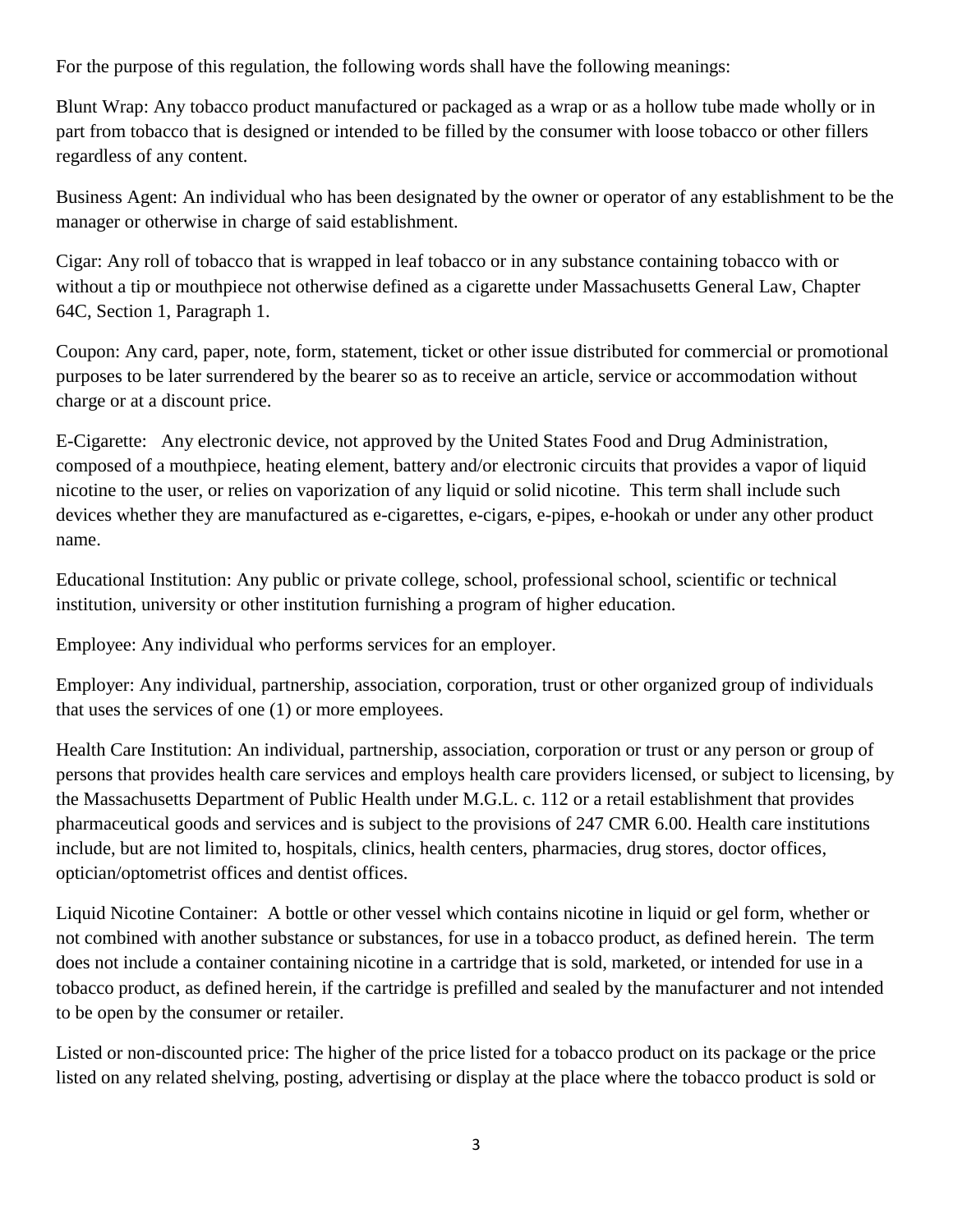offered for sale plus all applicable taxes if such taxes are not included in the state price, and before the application of any discounts or coupons.

Minimum Legal Sales Age (MLSA): The age an individual must be before that individual can be sold a tobacco product in the municipality.

Non-Residential Roll-Your-Own (RYO) Machine: A mechanical device made available for use (including to an individual who produces cigars, cigarettes, smokeless tobacco, pipe tobacco, or roll-your-own tobacco solely for the individual's own personal consumption or use) that is capable of making cigarettes, cigars or other tobacco products. RYO machines located in private homes used for solely personal consumption are not Non-Residential RYO machines.

Permit Holder: Any person engaged in the sale or distribution of tobacco products who applies for and receives a tobacco product sales permit or any person who is required to apply for a Tobacco Product Sales Permit pursuant to these regulations, or his or her business agent.

Person: Any individual, firm, partnership, association, corporation, company or organization of any kind, including but not limited to, an owner, operator, manager, proprietor or person in charge of any establishment, business or retail store.

Self-Service Display: Any display from which customers may select a tobacco product, as defined herein, without assistance from an employee or store personnel.

Smoking (or smoke): The lighting of a cigar, cigarette, pipe or other tobacco product or possessing a lighted cigar, cigarette, pipe or other tobacco or non-tobacco product designed to be combusted and inhaled, included but not limited to, marijuana.

Smoking Bar: An establishment that primarily is engaged in the retail sale of tobacco products for consumption by customers on the premises and is required by Mass. General Law Ch. 270, §22 to maintain a valid permit to operate a smoking bar issued by the Massachusetts Department of Revenue. "Smoking bar" shall include, but not be limited to, those establishments that are commonly known as "cigar bars" and "hookah bars".

Tobacco Product: Any product containing, made, or derived from tobacco or nicotine that is intended for human consumption, whether smoked, chewed, absorbed, dissolved, inhaled, snorted, sniffed, or ingested by any other means, including, but not limited to: cigarettes, cigars, little cigars, chewing tobacco, pipe tobacco, snuff; or electronic cigarettes, electronic cigars, electronic pipes, electronic hookah, liquid nicotine, "e-liquids" or other similar products, regardless of nicotine content, that rely on vaporization or aerosolization. "Tobacco product" includes any component or part of a tobacco product. "Tobacco product" does not include any product that has been approved by the United States Food and Drug Administration either as a tobacco use cessation product or for other medical purposes and which is being marketed and sold or prescribed solely for the approved purpose.

Vending Machine: Any automated or mechanical self-service device, which upon insertion of money, tokens or any other form of payment, dispenses or makes cigarettes or any other tobacco products, as defined herein.

### D. **Tobacco Sales to Persons Under the Minimum Legal Sales Age Prohibited:**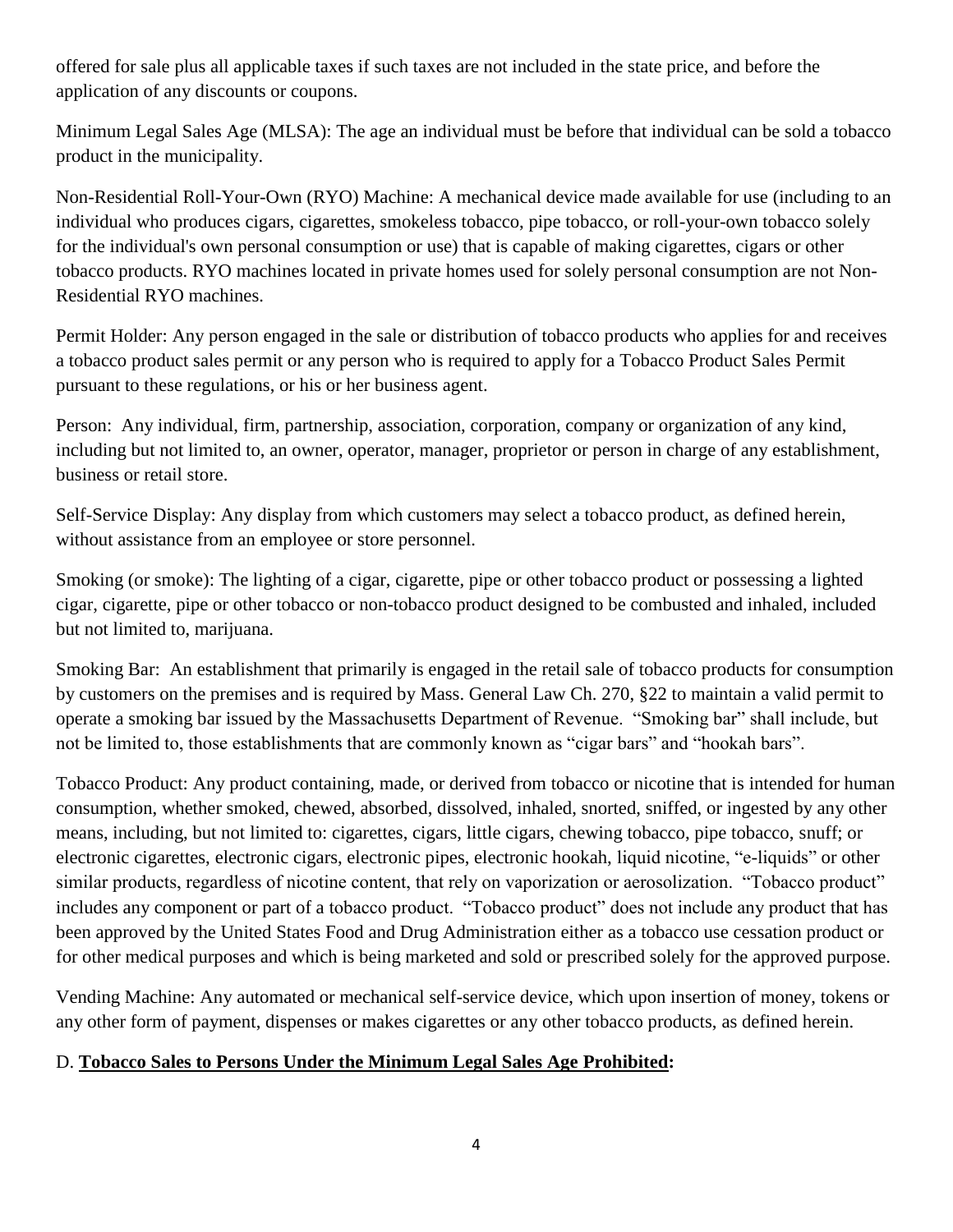1. No person shall sell tobacco products or permit tobacco products, as defined herein, to be sold to a person under the minimum legal sales age; or not being the individual's parent or legal guardian, give tobacco products, as defined herein, to a person under the minimum legal sales age. The minimum legal sales age in City of Lynn is 21

- 2. Required Signage:
	- a. In conformance with and in addition to Massachusetts General Law, Chapter 270, Section 7, a copy of Massachusetts General Laws, Chapter 270, Section 6, shall be posted conspicuously by the owner or other person in charge thereof in the shop or other place used to sell tobacco products at retail. The notice shall be provided by the Massachusetts Department of Public Health and made available from the Lynn Board of Health. The notice shall be at least 48 square inches and shall be posted conspicuously by the permit holder in the retail establishment or other place in such a manner so that it may be readily seen by a person standing at or approaching the cash register. The notice shall directly face the purchaser and shall not be obstructed from view or placed at a height of less than 4 feet or greater than 9 feet from the floor. The owner or other person in charge of a shop or other place used to sell tobacco products at retail shall conspicuously post any additional signs required by the Massachusetts Department of Public Health. The owner or other person in charge of a shop or other place used to sell hand rolled cigars must display a warning about cigar consumption in a sign at least 50 square inches pursuant to 940 CMR  $22.06(2)(e)$ .
	- b. The owner or other person in charge of a shop or other place used to sell tobacco products, as defined herein, at retail shall conspicuously post signage provided by the City of Lynn Board of Health that discloses current referral information about smoking cessation.
	- c. The owner or other person in charge of a shop or other place used to sell tobacco products that rely on vaporization or aerosolization, as defined herein as "tobacco products", at retail shall conspicuously post a sign stating that "The sale of tobacco products, including e-cigarettes, to someone under the minimum legal sales age of 21 years is prohibited." The notice shall be no smaller than 8.5 inches by 11 inches and shall be posted conspicuously in the retail establishment or other place in such a manner so that it may be readily seen by a person standing at or approaching the cash register. The notice shall directly face the purchaser and shall not be obstructed from view or placed at a height of less than four (4) feet or greater than nine (9) feet from the floor.

3. Identification: Each person selling or distributing tobacco products, as defined herein, shall verify the age of the purchaser by means of a valid government-issued photographic identification containing the bearer's date of birth that the purchaser is 21 years old or older. Verification is required for any person under the age of 27.

4. All retail sales of tobacco products, as defined herein, must be face-to-face between the seller and the buyer and occur at the permitted location.

### E. **Tobacco Product Sales Permit:**

1. No person shall sell or otherwise distribute tobacco products, as defined herein, within the City of Lynn of City of Lynn without first obtaining a Tobacco Product Sales Permit issued annually by the City of Lynn Board of Health. Only owners of establishments with a permanent, non-mobile location in City of Lynn are eligible to apply for a permit and sell tobacco products, as defined herein, at the specified location in City of Lynn**.**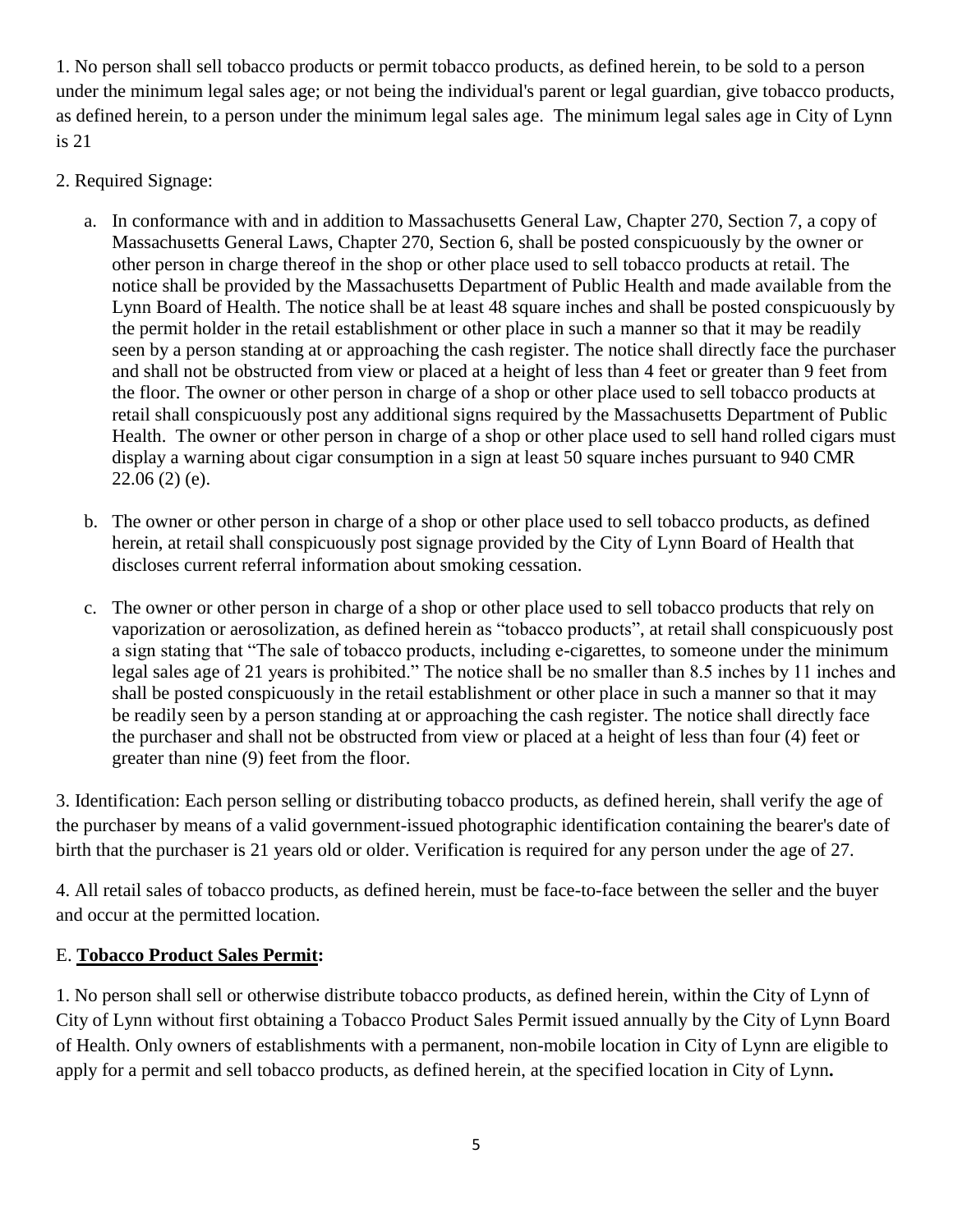2. As part of the Tobacco Product Sales Permit application process, the applicant will be provided with the City of Lynn regulation. Each applicant is required to sign a statement declaring that the applicant has read said regulation and that the applicant is responsible for instructing any and all employees who will be responsible for tobacco product sales regarding federal, state and local laws regarding the sale of tobacco and this regulation.

3. Each applicant who sells tobacco products is required to provide proof of a current Tobacco Retailer License issued by the Massachusetts Department of Revenue, when required by state law, before a Tobacco Product Sales Permit can be issued.

4. A separate permit, displayed conspicuously, is required for each retail establishment selling tobacco products, as defined herein. The fee for which shall be determined by the City of Lynn Board of Health annually.

5. A Tobacco Product Sales Permit is non-transferable. A new owner of an establishment that sells tobacco products, as defined herein, must apply for a new permit. No new permit will be issued unless and until all outstanding penalties incurred by the previous permit holder are satisfied in full.

6. Issuance of a Tobacco Product Sales Permit shall be conditioned on an applicant's consent to unannounced, periodic inspections of his/her retail establishment to ensure compliance with this regulation.

7. A Tobacco Product Sales Permit will not be renewed if the permit holder has failed to pay all fines issued and the time period to appeal the fines has expired and/or the permit holder has not satisfied any outstanding permit suspensions.

8. A Tobacco Product Sales Permit will not be renewed if the permit holder has sold a tobacco product to a person under the MLSA (§D.1) three times within the previous permit year and the time period to appeal has expired. The violator may request a hearing in accordance with subsection 4 of the Violations section.

9. Maximum Number of Tobacco Product Sales Permits.

- a. At any given time, there shall be no more than 140 Tobacco Product Sales Permits issued in City of Lynn**.** No permit renewal will be denied based on the requirements of this subsection except any permit holder who has failed to renew his or her permit within thirty (30) days of expiration will be treated as a first-time permit applicant. New applicants for permits who are applying at a time when the maximum number of permits have been issued will be placed on a waiting list and will be eligible to apply for a permit on a "first-come, first-served" basis as issued permits are either not renewed, revoked, or are returned to the Board of Health.
- b. Applicants who purchase an existing business that holds a valid Tobacco Product Sales Permit at the time of the sale of said business must apply within sixty (60) days of such sale for the permit held by the Seller if the Buyer intends to sell tobacco products, as defined herein.

#### F. **Prohibition of the Sale of Blunt Wraps:**

No person or entity shall sell or distribute blunt wraps in City of Lynn.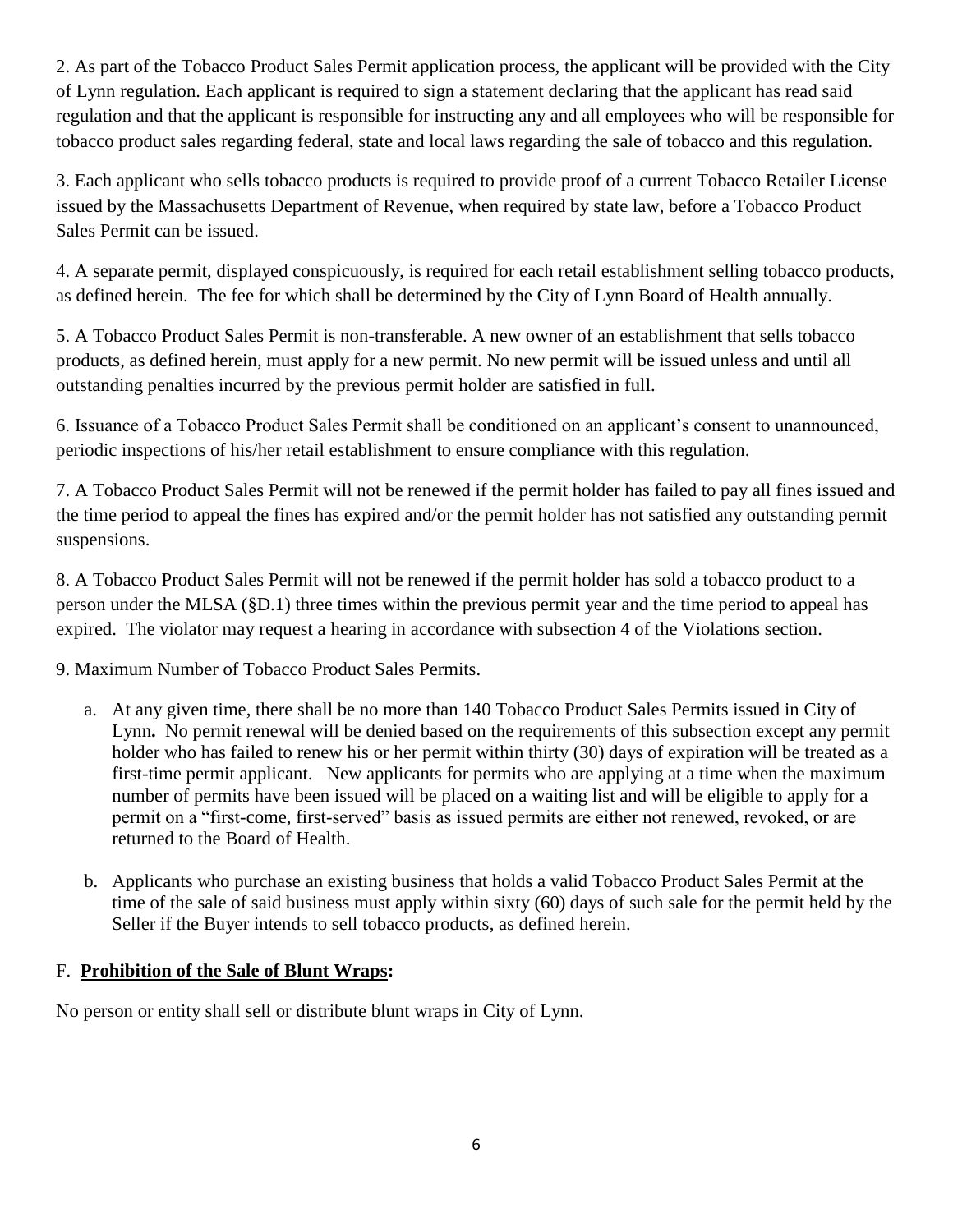# G. **Free Distribution and Coupon Redemption:** No person shall:

- 1. Distribute or cause to be distributed, any free samples of tobacco products, as defined herein;
- 2. Accept or redeem, offer to accept or redeem, or cause or hire any person to accept or redeem or offer to accept or redeem any coupon that provides any tobacco product, as defined herein, without charge or for less than the listed or non-discounted price; or
- 3. Sell a tobacco product, as defined herein, to consumers through any multi-pack discounts (e.g., "buy-twoget-one-free") or otherwise provide or distribute to consumers any tobacco product, as defined herein, without charge or for less than the listed or non-discounted price in exchange for the purchase of any other tobacco product.
- 4. Sections 2 and 3 shall not apply to products, such as cigarettes, for which there is a state law prohibiting them from being sold as loss leaders and for which a minimum retail price is required by state law.

# H. **Out-of-Package Sales:**

1. The sale or distribution of tobacco products, as defined herein, in any form other than an original factorywrapped package is prohibited, including the repackaging or dispensing of any tobacco product, as defined herein, for retail sale. No person may sell or cause to be sold or distribute or cause to be distributed any cigarette package that contains fewer than twenty (20) cigarettes, including single cigarettes.

2. All retailers must comply with 940 CMR 21.05 which reads: "It shall be an unfair or deceptive act or practice for any person to sell or distribute nicotine in a liquid or gel substance in Massachusetts after March 15, 2016 unless the liquid or gel product is contained in a child-resistant package that, at a minimum, meets the standard for special packaging as set forth in 15 U.S. C.§§1471 through 1476 and 16 CFR §1700 et. Seq."

### I. **Self-Service Displays:**

All self-service displays of tobacco products, as defined herein, are prohibited. All humidors including, but not limited to, walk-in humidors must be locked.

### J. **Vending Machines:**

All vending machines containing tobacco products, as defined herein, are prohibited.

### K. **Non-Residential Roll-Your-Own Machines:**

All Non-Residential Roll-Your-Own machines are prohibited.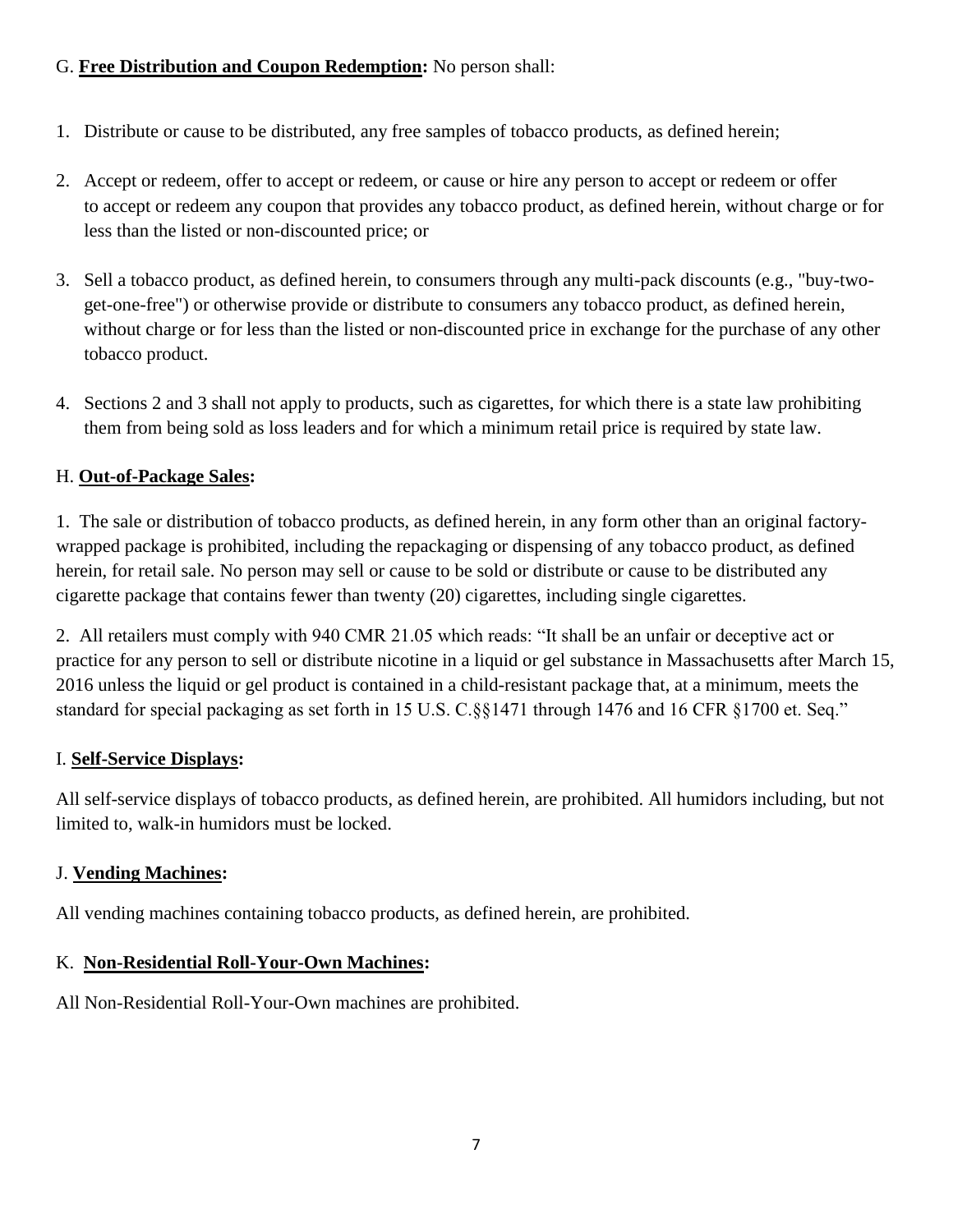## L. **Prohibition of the Sale of Tobacco Products by Health Care Institutions:**

No health care institution located in Lynn shall sell or cause to be sold tobacco products, as defined herein. No retail establishment that operates or has a health care institution within it, such as a pharmacy, optician/optometrist or drug store, shall sell or cause to be sold tobacco products, as defined herein.

## M. **Prohibition of the Sale of Tobacco Products by Educational Institutions:**

No educational institution located in Lynn shall sell or cause to be sold tobacco products, as defined herein. This includes all educational institutions as well as any retail establishments that operate on the property of an educational institution.

# N. **Incorporation of Attorney General Regulation 940 CMR 21.00:**

The sale or distribution of tobacco products, as defined herein, must comply with those provisions found at 940 CMR 21.00 ("Sale and Distribution of Cigarettes, Smokeless Tobacco Products, and Electronic Smoking Devices in Massachusetts").

# O. **Use of Tobacco Products**

1. The use of e-cigarettes is prohibited wherever smoking is prohibited per M.G.L. Ch. 270, §22 and the City of Lynn Environmental Tobacco Smoke (ETS) Workplace and Public Place Regulation.

2. Pursuant to M.G.L. Ch. 270, §22(j) smoking is also hereby prohibited in smoking bars.

# P. **Violations:**

1. It shall be the responsibility of the establishment, permit holder and/or his or her business agent to ensure compliance with all sections of this regulation. The violator shall receive:

- **a.** In the case of a first violation, a fine of one hundred dollars (\$100.00).
- b. In the case of a second violation within 36 months of the date of the current violation, a fine of two hundred dollars (\$200.00) and the Tobacco Product Sales Permit shall be suspended for seven (7) consecutive business days.
- c. In the case of three or more violations within a 36-month period, a fine of three hundred dollars (\$300.00) and the Tobacco Product Sales Permit shall be suspended for thirty (30) consecutive business days.
- d. In the case of four violations or repeated, egregious violations of this regulation within a 36 month period, the Board of Health shall hold a hearing in accordance with subsection 4 of this section and may permanently revoke a Tobacco Product Sales Permit.

2. Refusal to cooperate with inspections pursuant to this regulation shall result in the suspension of the Tobacco Product Sales Permit for thirty (30) consecutive business days.